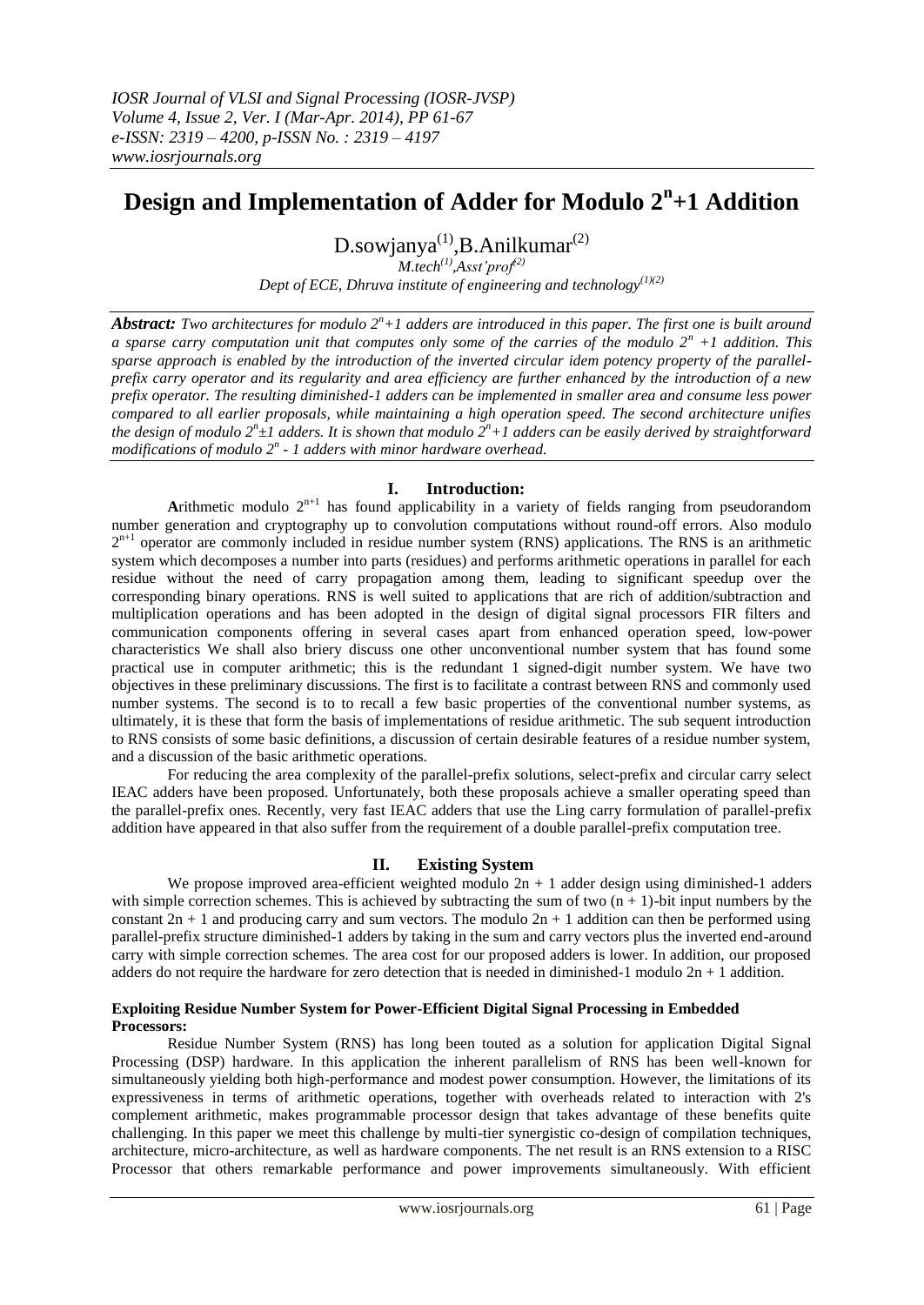automatic code generation, we have achieved an average performance improvement of 21% and 51% reduction in functional unit power consumption. For the time, we have exposed application programmers to the substantial benefits of RNS-supported embedded DSP.

**Unified Approach to the Design of Modulo-(2n+1) Adders Based on Signed-LSB Representation of Residues:** Module of the form  $2n \pm 1$ , which greatly simplify certain arithmetic operations in residue number systems (RNS), have been of longstanding interest. A steady stream of published designs for modulo- $(2n \pm 1)$ adders has gradually reduced the latency of such adders to a point where they are now quite competitive with ordinary (mod-2n) adders. The next logical step, therefore, is to approach the problem in a unified and systematic manner that does not require each design to be taken up from scratch and to undergo the error-prone and labor-intensive optimization for high speed and low power dissipation. We present a design method that constitutes a move in this direction. More specifically, we devise a new redundant representation of mod- $(2n \pm 1)$ 1) residues that allows ordinary fast adders and a small amount of peripheral logic to be employed for modulo-  $(2n \pm 1)$  addition. Advantages of the building block approach include shorter design time, asier exploration of the design space in terms of area/speed/power tradeoffs, and greater confidence in the correctness of the resulting circuits. Advantages of the unified design include the possibility of fault-tolerant and gracefully degrading RNS processor realizations with fairly low hardware redundancy.

#### **Efficient VLSI Implementation of Modulo (2n+1)Addition and Multiplication**, **Zimmerman**,**1999.**

#### **Description:**

New VLSI circuit architectures for addition and multiplication modulo (2n+1)are proposed that allow the implementation of highly efficient combinational and pipelined circuits for modular arithmetic. It is shown that the parallel prefix adder architecture is well suited to realize fast end around carry adders used for modulo addition. Existing modulo multiplier architectures are improved for higher speed and regularity. These allow the use of common multiplier speedup techniques like Wall ace tree addition and Booth recoding, resulting in the fastest known modulo multipliers. Finally, a high performance modulo multiplier adder for the IDEA block cipher is presented. The resulting circuits are compared qualitatively and quantitatively in a standard cell technology, with existing solutions and ordinary integer adders and multipliers.

# **III.** ON MODULO  $2^n + 1$  ADDER DESIGN

#### **2.1 General**

The complexity of a modulo  $2n+1$  arithmetic unit is determined by the representation chosen for the input operands. Three representations have been considered namely, the normal weighted one, the diminished and the signed-LSB representations. We only consider the first two representations in the following, since the adoption of the signed-LSB representation does not lead to more efficient circuits in delay or area terms. In every case, when performing arithmetic operations modulo 2n+1 the input operands and the results are limited between 0 and 2n.In the normal weighted representation, each operand requires n+1 bits for its representation but only utilizes 2n+1 representations out of the 2n+1 that these can provide. A denser encoding of the input operands and simplified arithmetic operations modulo 2n+1 are offered by thediminished-1 representation. In the diminished-1 representation, A is represented as asA where az is a single bit, often called the zero indication bit, and A is an n-bit vector, often called the number part.

If > 0, then AZ ¼ 0 and A ¼ A+1, whereas for A ¼ 0; AZ ¼ 1, and A ¼ 0. For example, the diminished-1 representation of A ¼ 5 modulo 17 is 001002. Although these architectures are faster than the carry look ahead ones proposed for sufficiently wide operands, they are slower than the corresponding parallel prefix integer adders because of the need for the extra prefix level. it has been shown that the recirculation of the inverted end around carry can be performed within the existing prefix levels, that is, in parallel with the carries computation. In this way, the need of the extra prefix level is canceled and parallel-prefix IEAC adders are derived that can operate as fast as their integer counterparts, that is, they offer a logic depth of log2 n prefix levels.

# **IV. Methodologies**

The key parameters of high-speed digital circuits are the propagation delay and power consumption. The maximum operating frequency of a digital circuit is calculated.

F max = 1/(tp LH + tp HL ) ………………. 1

Where tp LH and tp HL are the propagation delays of the low-to-high and high-to-low transitions of the gates, respectively. The total power consumption of the CMOS digital circuits is determined by the switching and short circuit power. The switching power is linearly proportional to the operating frequency and is given by the sum of switching power at each output node as in Switching=∑ ……………… 2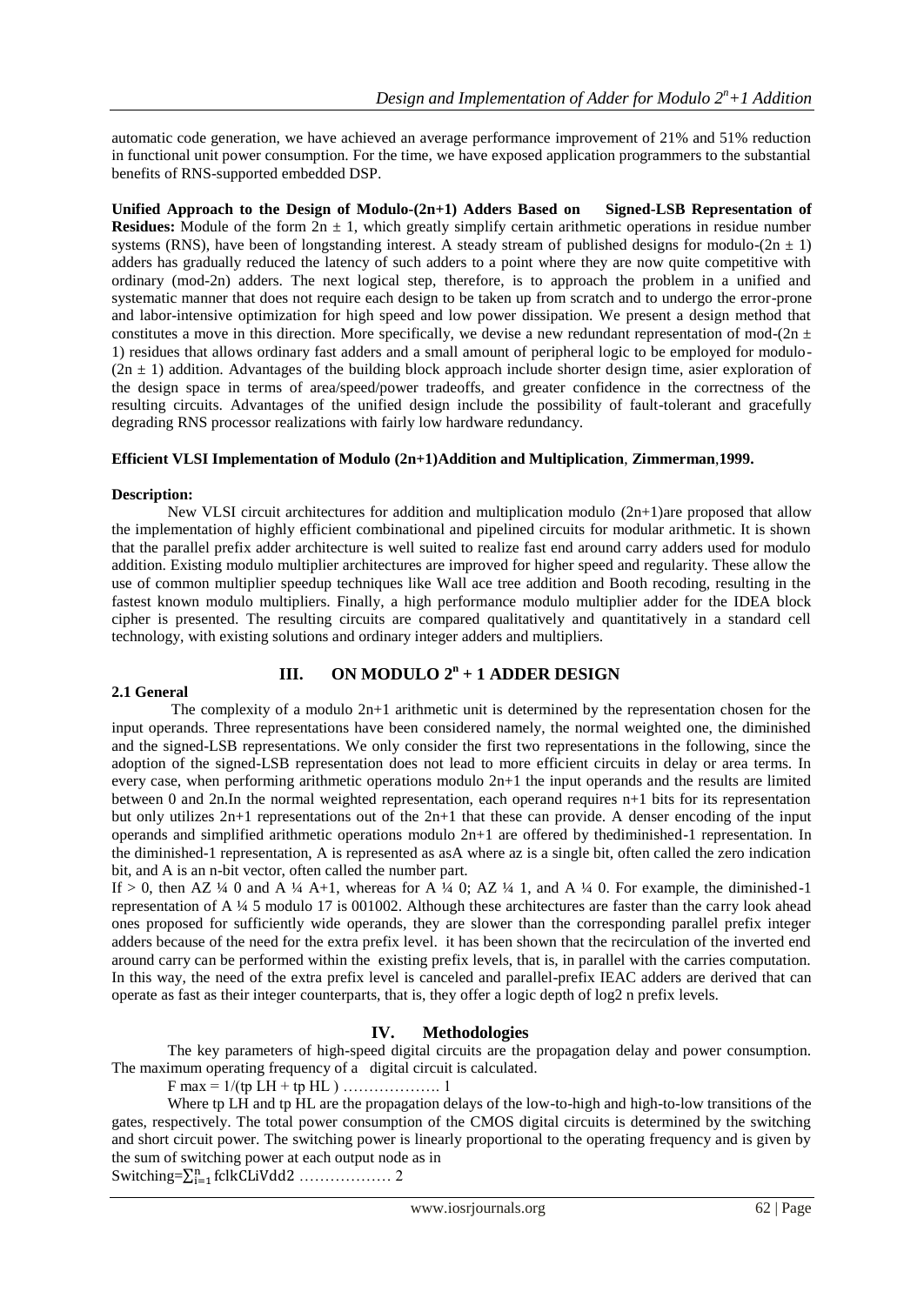Where n is the number of switching nodes, Fclk is the clock frequency, Clip is the load capacitance at the output node of the ith stage, and Add is the supply voltage. Normally, the short-circuit power occurs in dynamic circuits when there exists direct paths from the supply to ground which is given by

**P** sc = **I** sc \* **V** dd ……………… 3

Where Isc is the short-circuit current. The analysis shows that the short-circuit power is much higher in E-TSPC logic circuits than n TSPC logic circuits. However, TSPC logic circuits exhibit higher switching power compared to that of E-TSPC logic circuits due to high load capacitance. For the E-TSPC logic circuit, the shortcircuit power is the major problem. The E-TSPC circuit has the merit of higher operating frequency than that of the TSPC circuit due to the reduction in load capacitance, but it consumes significantly more power than the TSPC circuit does for a given transistor size. The following analysis s based on the latest design using the popular and low-cost 0.18-microm CMOS process.

# **V. Performance OnDelay**

The time taken to charge and discharge the load capacitance  $C_{L}$  determines the switching speed of the CMOS gate. Rise time is defined during charging time from 10 % to 90% of its steady-state value; this is the same as the fall time. Delay time is defined by the time difference between 50% of charging time and 50% of discharging time. From the equations, in order to improve the individual gate delays, the load impedance  $C_{\rm L}$  is reduced or the current gain of the transistors is increased. Increasing the current gain means higher β, approximately equal to the W/L of the transistor. Therefore, by increasing β, the transistor size will increase, thus affecting the size of the chip.

## **Modules Name:**

- Preprocessing unit
- Carry computation unit
- CS block
- Carry prefix operator
- Carry-select block
- Diminished-1 modulo operation
- New sparse modulo  $2^n + 1$  adder

# **VI. Modules Explanation And Diagram:**

# **Preprocessing unit:**

The preprocessing stage computes the carry-generate bits Gi, the carry-propagate bits Pi, and the halfsum bits Hi, for every i ,  $0 \le i \le n-1$ . Where . , +, and  $\oplus$  denote logical AND, OR, and exclusive-OR, respectively.

Carry generation bits  $=\neg Gi = Ai$ . Bi

Carry propagate bits  $\Rightarrow$  Pi = Ai + Bi

Half sum bits  $\Rightarrow$  Hi = Ai  $\oplus$  Bi



Fig.1. Preprocessing Unit

# **Carry computation unit:**

The second stage of the adder, hereafter called the carry computation unit, computes the carry signals Ci, for  $0 \le i \le n - 1$  using the carry generate and carry propagate bits Gi and Pi. The third stage computes the sum bits according to

 $Si = Hi \oplus Ci -1$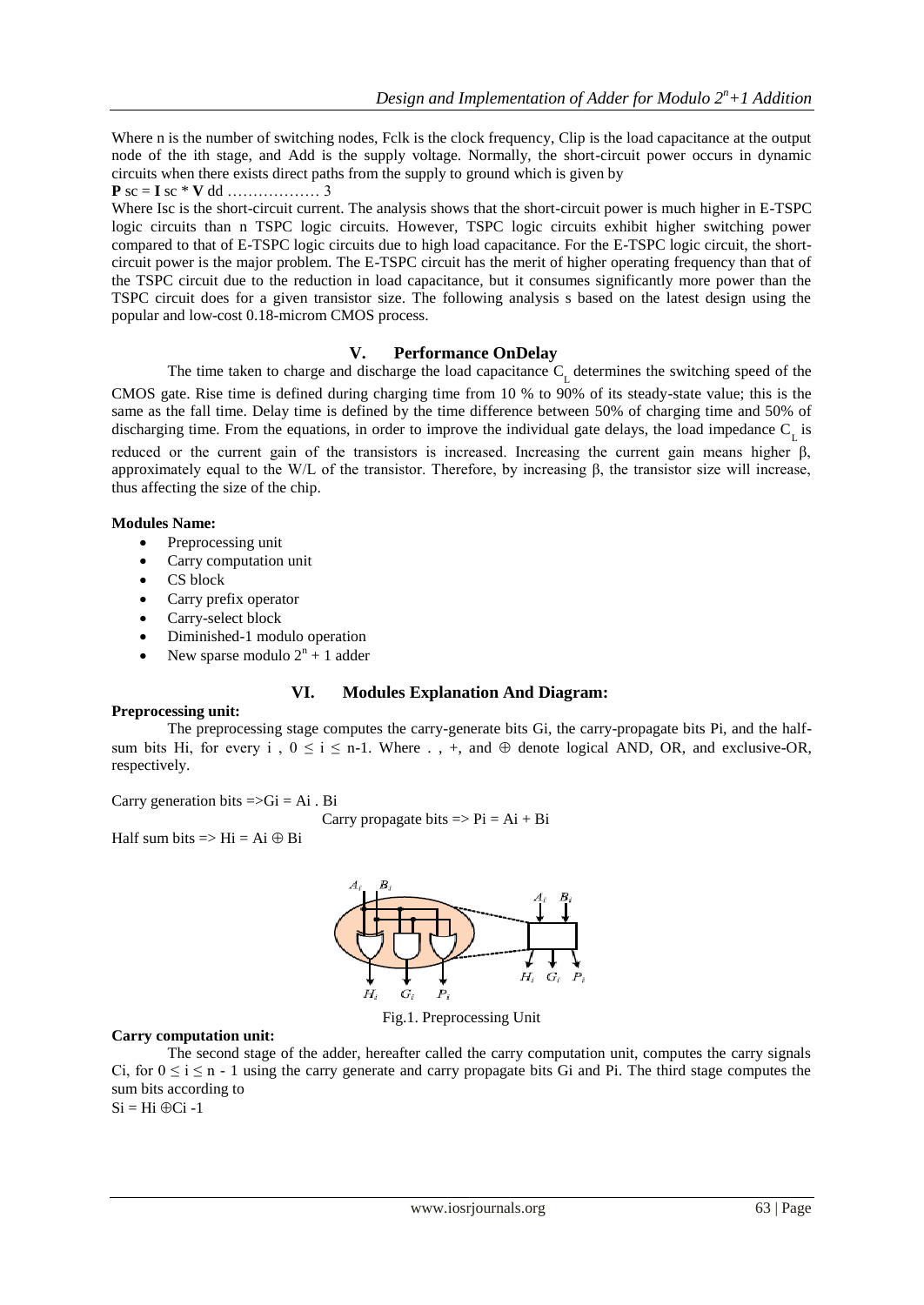

Fig.2. Carry computation unit

Carry computation is transformed into a parallel prefix problem using the "o" operator, which associates pairs of generate and propagate signals and was defined as

 $(G,P)$ o $(G',P')=(G+P.G',P.P')$ 

In a series of associations of consecutive generate and propagate pairs  $(G; P)$  can be represented as  $(G_{k:i}: P_{k:j}) = (Gk, PK) o(Gk-1, PK-1) o… o(Gj, Pj)$ Where k>j

Since every carry  $C_i = G_{i,0}$ , a number of algorithms have been introduced for computing all the carries using only "o" operators.

#### **VII. Carry-Select Block:**

The design of sparse adders relies on the use of a sparse parallel-prefix carry computation unit and carry-select (CS) blocks. Only the carries at the boundaries of the carry-select blocks are computed, saving considerable amount of area in the carry-computation unit. The carry select block computes two sets of sum bits corresponding to the two possible values of the incoming carry. When the actual carry is computed, it selects the correct sum without any delay overhead.



Fig.3. Logic-level implementation of a 4-bit carry-select block

#### **VIII. Parallel Prefix Adder:**

Parallel prefix adders are constructed out of fundamental carry operators denoted by  $\phi$  as follows:  $(G''$ , P'')  $\phi$   $(G'$ , P'') =  $(G'' + G' \cdot P'', P' \cdot P'')$ , where P" and P' indicate the propagations, G" and G' indicate the generations. The fundamental carry operator is represented as Figure 4.

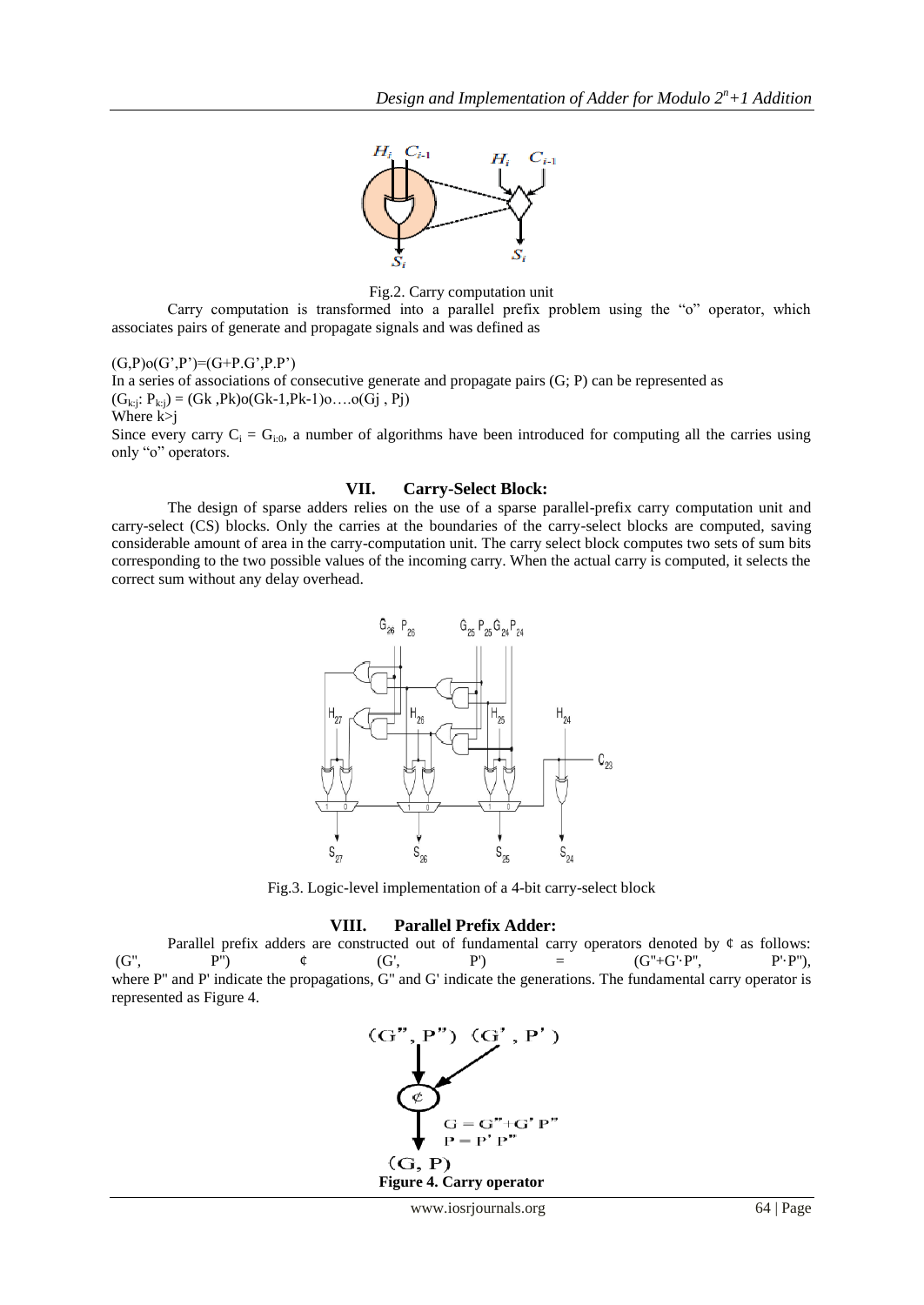A parallel prefix adder can be represented as a parallel prefix graph consisting of carry operator nodes. Figure 5 is the parallel prefix graph of a Ladner-Fischer adder. This adder structure has minimum logic depth, but has large fan-out requirement up to n/2.



**Figure 5. 16-bit Ladner-Fischer adder**

## **IX. Diminished-1 Modulo Operation (Sparse Carry Computation):**

The sparse version of the parallel-prefix adders introduced in this paper alleviates a lot the regularity and the area-overhead problem, as it can be verified from Fig 8, there is still a lot

of space for improvement. In the following, we attack this problem by introducing a new prefix operator and an even simpler parallel-prefix carry computation unit. The new technique will be

Presented via an example. Let us consider the design of a sparse-4 diminished-1 modulo  $2^{16}+1$  adder. In this case, we need a carry computation unit that implements the following prefix equations:

$$
C_{15}^{+} \leftrightarrow \overline{(G_{15:0}, P_{15:0})},
$$
  
\n
$$
C_{11}^{+} \leftrightarrow (G_{11:0}, P_{11:0}) \circ \overline{(G_{15:12}, P_{15:12})},
$$
  
\n
$$
C_{7}^{+} \leftrightarrow (G_{7:0}, P_{7:0}) \circ \overline{(G_{15:8}, P_{15:8})},
$$
  
\n
$$
C_{3}^{+} \leftrightarrow (G_{3:0}, P_{3:0}) \circ \overline{(G_{15:4}, P_{15:4})}.
$$



Fig 6 Modulo  $2^{16}+1$  diminished adders using a sparse carry computation unit.

#### **New Sparse Modulo 2<sup>n</sup> + 1 Adder:**

Fig. 9 presents the resulting architecture for a diminished-1 modulo  $2^{16} + 1$  adder, in which two gray operators are used. The top one which resides at prefix level 3, accepts a feedback signal and therefore has its  $T_V^3$  V input tied to zero. This operator is used to compute (G3:0; P3:0) o(G<sub>15:12</sub>, P<sub>15:12</sub>), which is necessary for the computation of both  $C_3^+$  and  $C_{11}^+$ . Its vertical successor is also replaced by a gray operator that computes the final

$$
C_3^+ \leftrightarrow (G_{3:0}, P_{3:0}) \circ \overline{(G_{15:12}, P_{15:12}) \circ (G_{11:4}, P_{11:4})}.
$$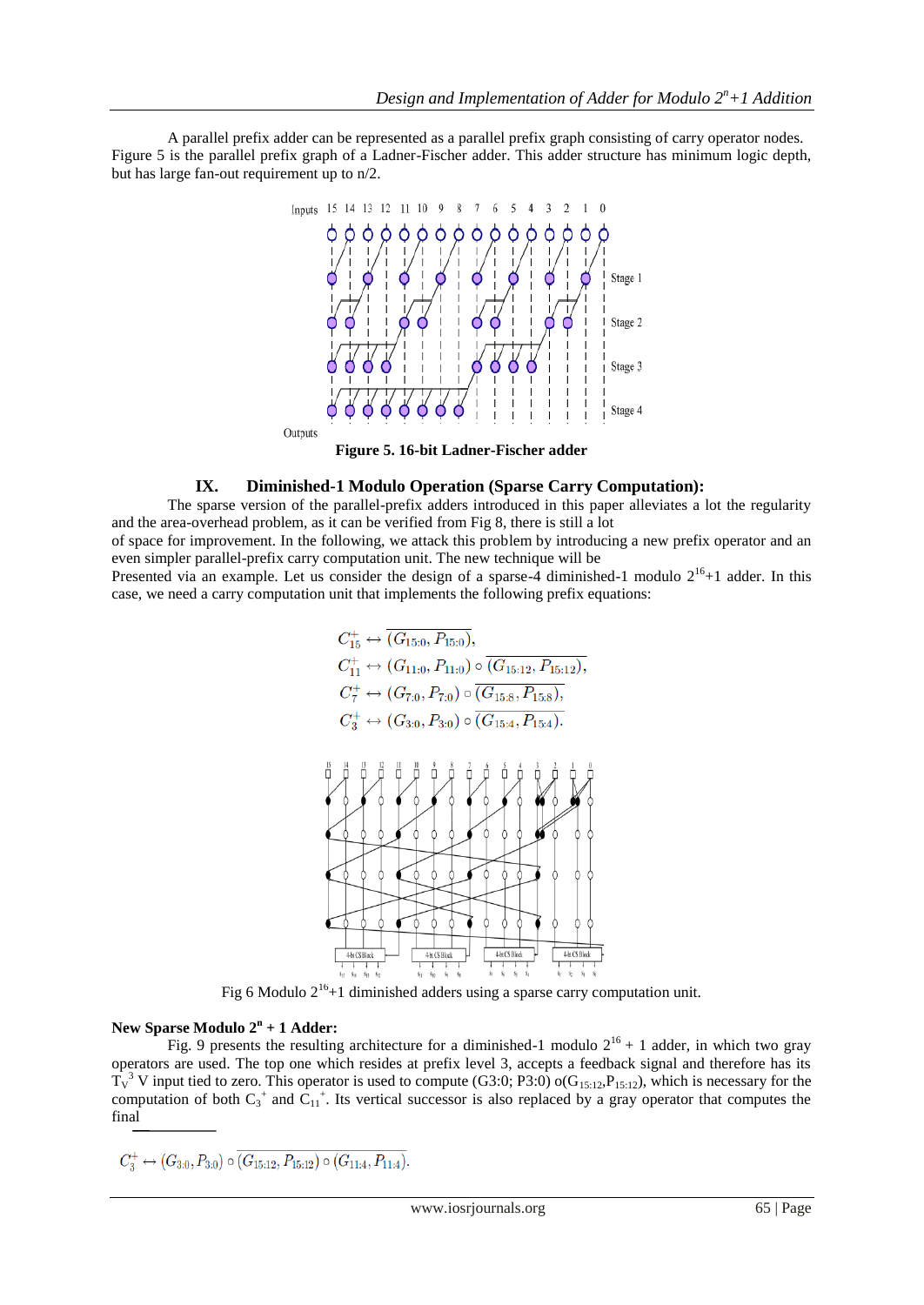

Fig. 7.Proposed sparse-4 modulo  $2^{16} + 1$  diminished-1 adder.

# **X. Parallel Prefix Adder**

## **3.1 General**

Parallel Prefix Adder (PPA) is very useful in today's world of technology because of its implementation in Very Large Scale Integration (VLSI) chips. The VLSI chips rely heavily on fast and reliable arithmetic computation. These contributions can be provided by PPA. There are many types of PPA such as Brent Kung, Kogge Stone, Ladner Fisher, Hans Carlson and Knowles . For the purpose of this research, only Brent Kung and Kogge Stone adders will be investigated. Fig. 8 shows the structured diagram of a PPA. PPA can be divided into three main parts, namely the pre-processing, carry graph and post-processing. The preprocessing part will generate the propagate (*p*) and generate (*g*) bits. The acquirement of the PPA carry bit is differentiates PPA from other type of adders. It is a parallel form of obtaining the carry bit that makes it performs addition arithmetic faster.



**Figure 8. General Parallel Prefix Adder**

# **XI. Parallel Prefix Networks**

Parallel prefix network are distinguished by the arrangement of prefix cells. Fig. 2 shows six such networks for *N*=16. The upper box performs the precipitation and the lower box performs the post computation. In the middle, black cells, gray cells, and white buffers comprise the prefix network. Black cells perform the full prefix operation, as given in EQ (3). In certain cases, only part of the intermediate variable is required. For example, in many adder cells, only the *Gi*:0 signal is required, and the *Pi*:0 signal may be discarded. Such gray cells have lower input capacitance. White buffers are used to reduce the loading of later non-critical stages on the critical path. The span of bits covered by each cell output appears near the output. The critical path is indicated with a heavy line. The prefix graphs illustrate the tradeoffs in each network between number of logic levels, fanout, and horizontal wiring tracks. All three of these tradeoffs impact latency; Huang and Ercegovac showed that networks with large number of wiring tracks increase the wiring capacitance because the tracks are packed on a tight pitch to achieve reasonable area. Observe that the Brent-Kung and Han-Carlson never have more than one black or gray cell in each pair of bits on any given row. This suggests that the data path layout may use half as many columns, saving area and wire length.